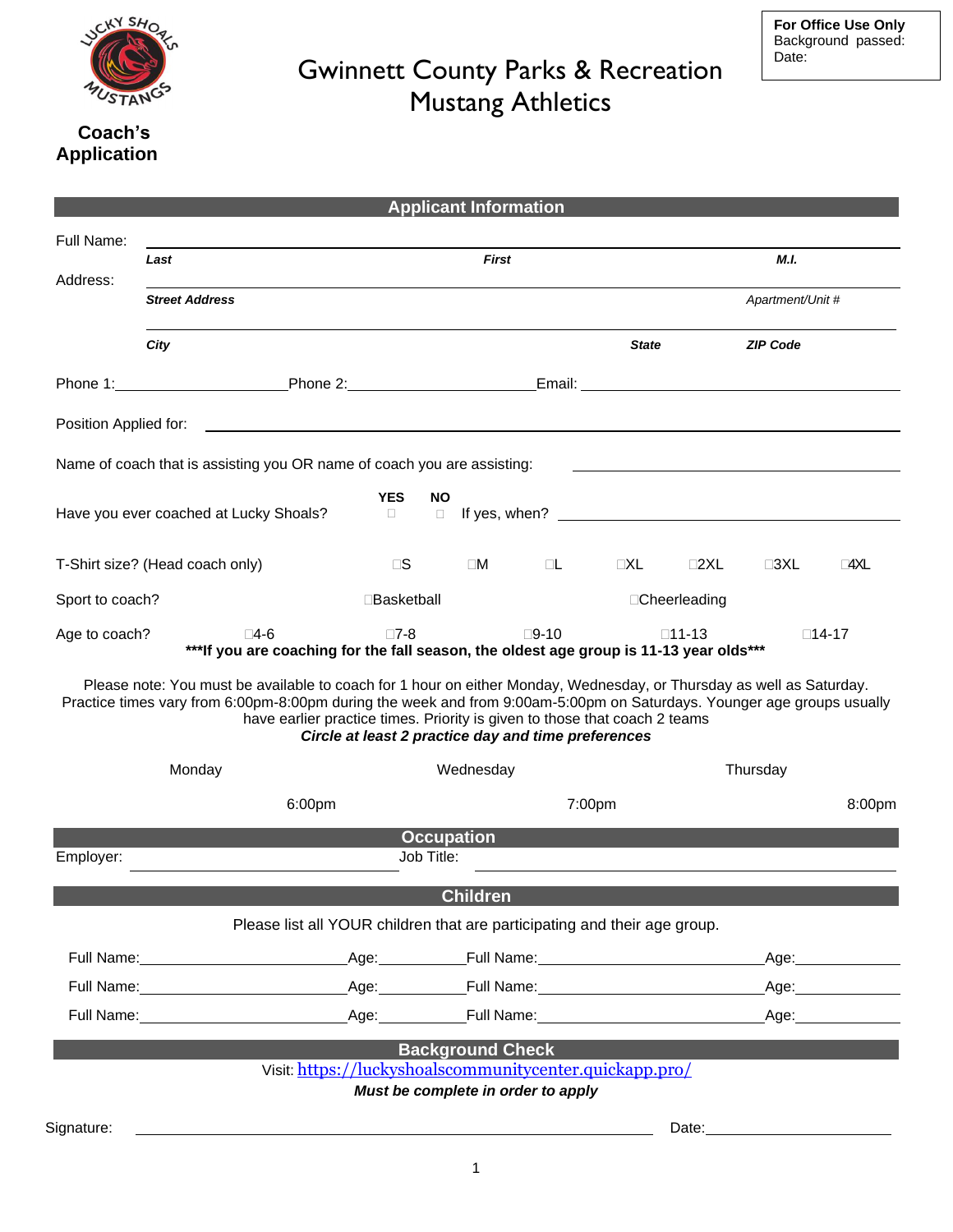

### **Volunteer Gwinnett – Volunteer Waiver of Liability and Release**

| Volunteer name (please print clearly):   |              |
|------------------------------------------|--------------|
| Birth date:                              | Sex:         |
| Mailing address: <u>containing</u>       |              |
| City:                                    | Zip:         |
| Email address:                           |              |
| Home number:                             | Cell number: |
| Event (if applicable): Mustang Athletics |              |

Department: **Community Services/ Parks and Recreation**

In consideration of having been accepted as a volunteer for the above-referenced department of Gwinnett County, and with the knowledge that I will be working, directly or indirectly, in a volunteer capacity for Gwinnett County involving various duties, I recognize fully that my presence and activity as a volunteer may involve some element of risk which I am willing to assume. As a Gwinnett County volunteer, I hereby agree to comply with Gwinnett County Government's policy prohibiting the possession of weapons while on duty for the County.

I, the undersigned, do hereby waive and release any and all rights, claims, injuries, liabilities, damages, or lawsuits of any kind or nature of myself, and those of my heirs or assigns, which may exist or accrue in the future against Gwinnett County, its various departments, personnel, employees, elected officials, staff, or agents arising out of, as a result of, or in connection with the duties, responsibilities, and work which I will undertake as a volunteer for Gwinnett County.

I, the undersigned, do hereby agree to indemnify, defend, and hold harmless Gwinnett County, its various departments, personnel, employees, elected officials, staff, or agents, from and against any and all rights, claims, injuries, liabilities, damages, or lawsuits of any kind or nature of myself, those of my heirs or assigns, or of third parties, which may exist or accrue in the future, arising out of, as a result of, or in connection with the duties, responsibilities, and work which I will undertake as a volunteer for Gwinnett County.

I understand that as a volunteer I am in no sense an employee of Gwinnett County and that I possess no rights under the Gwinnett County Merit System. Further, I understand that I am not entitled to benefits or workers' compensation benefits from Gwinnett County which may accrue to its employees. I further understand that I am not entitled to any vested rights to which an employee of Gwinnett County may be entitled.

I acknowledge and understand that I am only to perform such functions as specifically directed by the departmental representative to whom I am assigned.

Volunteer or parent/guardian signature Date

Number of hours you will be working at this event *(if applicable)*: Company or organization you represent *(if applicable):*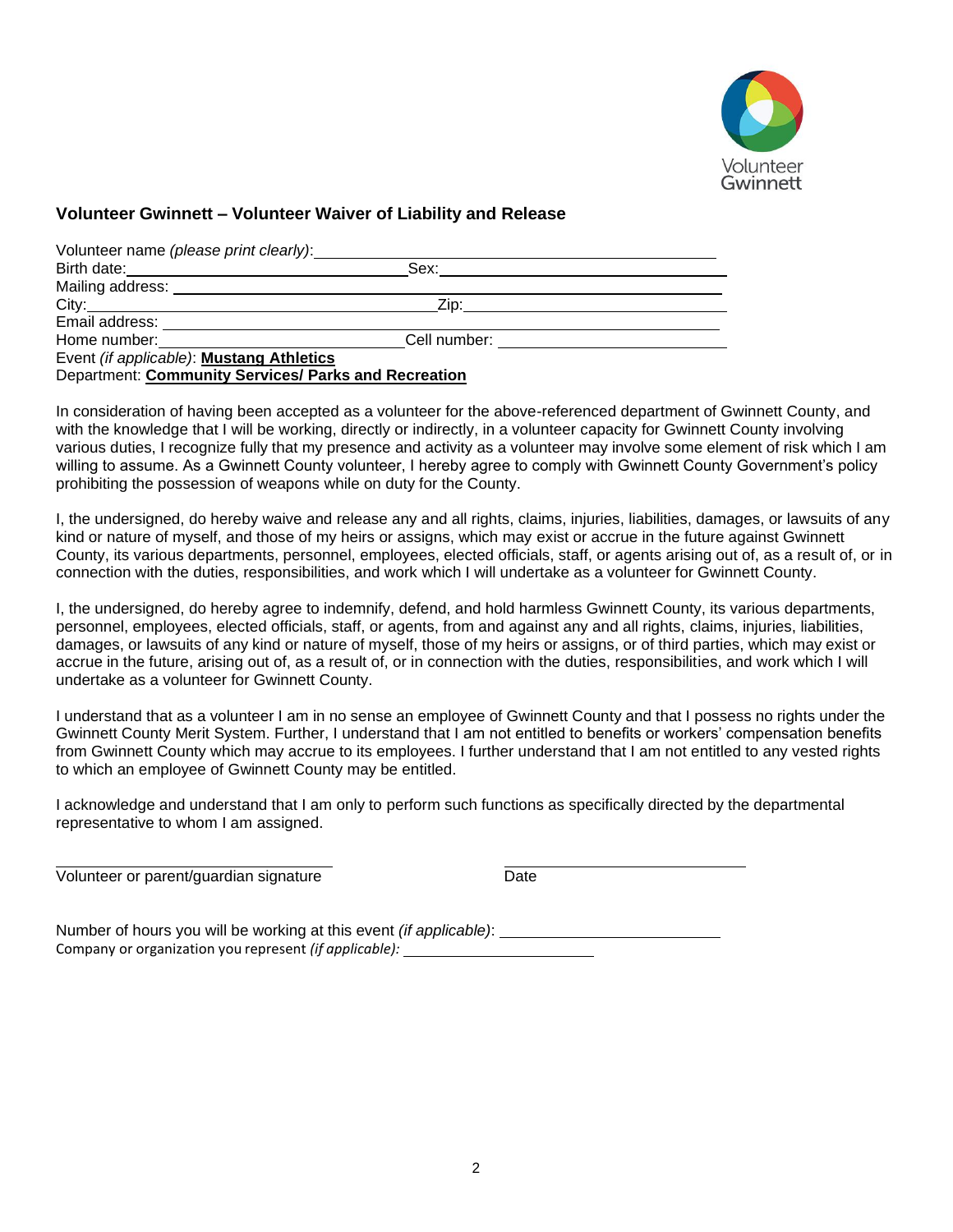



# MUSTANG ATHLETICS Coaches Code of Conduct

#### **Mission**

Mustang Athletics aims to provide a recreational basketball and cheerleading program for the youth of Gwinnett County with a major emphasis on *fun* and *enjoyment* for both boys and girls alike. Mustang Youth Athletics is made available to facilitate the children in *learning fair play*, *sportsmanship*, and the *fundamentals* of basketball and cheerleading. It is always fun to win; however winning is *NOT* the main goal.

#### **Coaches Responsibilities**

- 1. Understand the rules of the game of Basketball/Cheerleading, read and understand the Rules for play as established byMUSTANG ATHLETICS (located at www.mustangyouthathletics.com).
- 2. Participation in the Coaches Clinic is required in order to coach in our league.
- 3. Participation in the MUSTANG ATHLETICS regular season required number of games, practices, picture day, and the end of the season tournament is mandatory. Games or tournaments scheduled outside of MUSTANG ATHLETICS may be doneonly after commitments to MUSTANG ATHLETICS are satisfied.
- 4. Make every effort to keep abreast of Events and Meetings of MUSTANG ATHLETICS and cooperate with theadministrative requirements of managing or coaching a MUSTANG ATHLETICS team.
- 5. **COMMUNICATION. This is the most important key in running a successful athletic program.**  TheLeague Director and Mustang Staff CANNOT be responsible for calling each and every player and telling them when and where to be for practices, games, picture day, etc. it is YOUR JOB AS COACH to reach out to each parent/player on yourroster and tell them when practices are, what the game schedule is, and inform them of any other important dates that occur throughout the season. As Mustang Staff, we ensure that the website [\(www.mustangyouthathletics.com\)](http://www.mustangyouthathletics.com/) will be up todate with schedules, standings, and important information you and or your players/parents need.

#### **Standards of Behavior**

- 1. Consistently demonstrate a positive role model to players and parents with a positive attitude, good sportsmanship, eventemperament and to professionally and constructively discuss any disputed rule violation with umpires (Judgment calls arenot debatable).
- 2. Under no circumstances is physical contact acceptable in a confrontational/disciplinary situation.
- 3. Unsportsmanlike conduct, obscene language or unruly behavior on the part of the coaches, fans, or players will not betolerated.
- 4. Alcoholic beverages of any form are not allowed at MUSTANG ATHLETICS games or tournaments.
- 5. Tobacco products are not allowed inside the gym or building areas.
- 6. Although Coaches cannot be responsible for the conduct of other adults, as a Manager/Coach, you should take the necessary actions to intervene and counsel parents/fans of players from your team whenever possible. Said parents/fans aresubject to ejection from the park and season.

#### **Code of Conduct Coach Initial's**

**Our goal is to promote the development of strong character, the right attitude, a sense of responsibility and citizenship in the youth of our community. It is the purpose of Mustang Athletics to achieve this goal through fair play and good sportsmanship with adult leaders (volunteer coaches, and parents) providing the example. It is strictly against the policy of Mustang Athletics for any person, either as a participant, coach or spectator to engage in arguments, to use abusive language, harass or make any threatening gestures towards referees, coaches, players,** other spectators, or GCPR Staff. Lucky Shoals has a zero tolerance for any of this behavior. Failure to abide by this **policy will result in removal from the gymnasium and from the season as a coach or parent and spectator. GCPR** Staff will determine whether or not the coach will be allowed to coach during the next season. Please keep in mind **the sole purpose of this league is for the teaching, participation and enjoyment of the game.**

As such, I do hereby agree to abide by the Mission Statement and philosophies of the MUSTANG ATHLETICS and the Rules as established by the GCPR. I also agree to support and adhere to the MUSTANG ATHLETICS Code of Conduct and Standards of Behavior expectations.